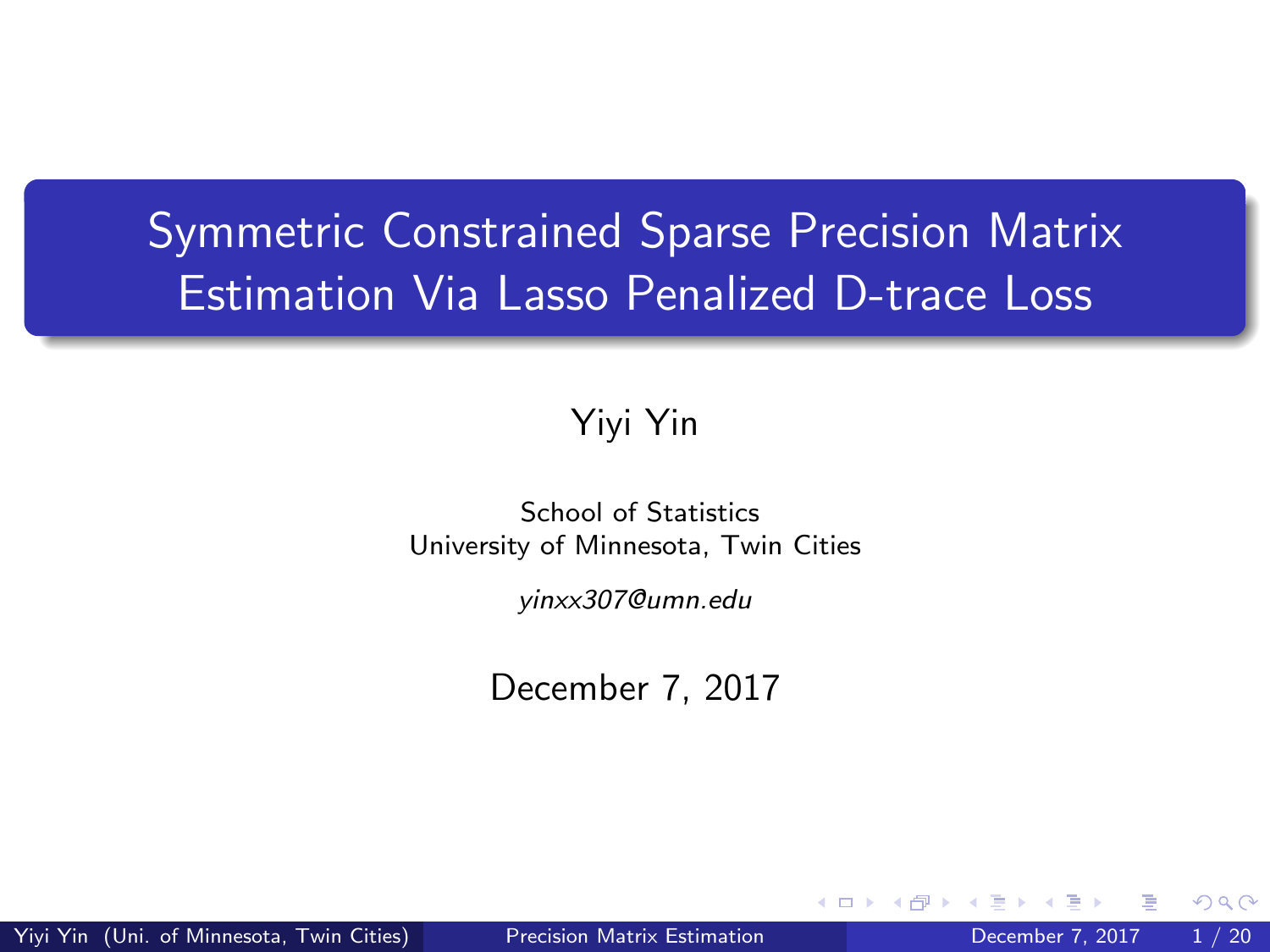## Motivation - Gaussian Graphical Model

Suppose p-dimensional multivariate normal random vector  $X=(X_1,X_2,\ldots,X_p)^{\sf \,T} \sim {\sf N}(\mu^*,\Sigma^*),\,\Theta^*= (\Sigma^*)^{-1}.$  When  $i\neq j,$ 

$$
\Theta_{ij}^* = 0 \iff X_i \perp \!\!\! \perp X_j | X_{\{1,2,\ldots,p\} \setminus \{i,j\}}
$$

• Correspondingly for graph  $G = (V, E)$ ,

$$
(i,j)\in E\iff \Theta^*_{ij}\neq 0
$$

which means that the edge  $(i, j)$  is in the graph G if and only if  $\Theta_{ij}^* = 0.$ 

Obviously, the sparse precision matrix estimation method is indispensable when we want to build sparse graph based on the sample covariance matrix.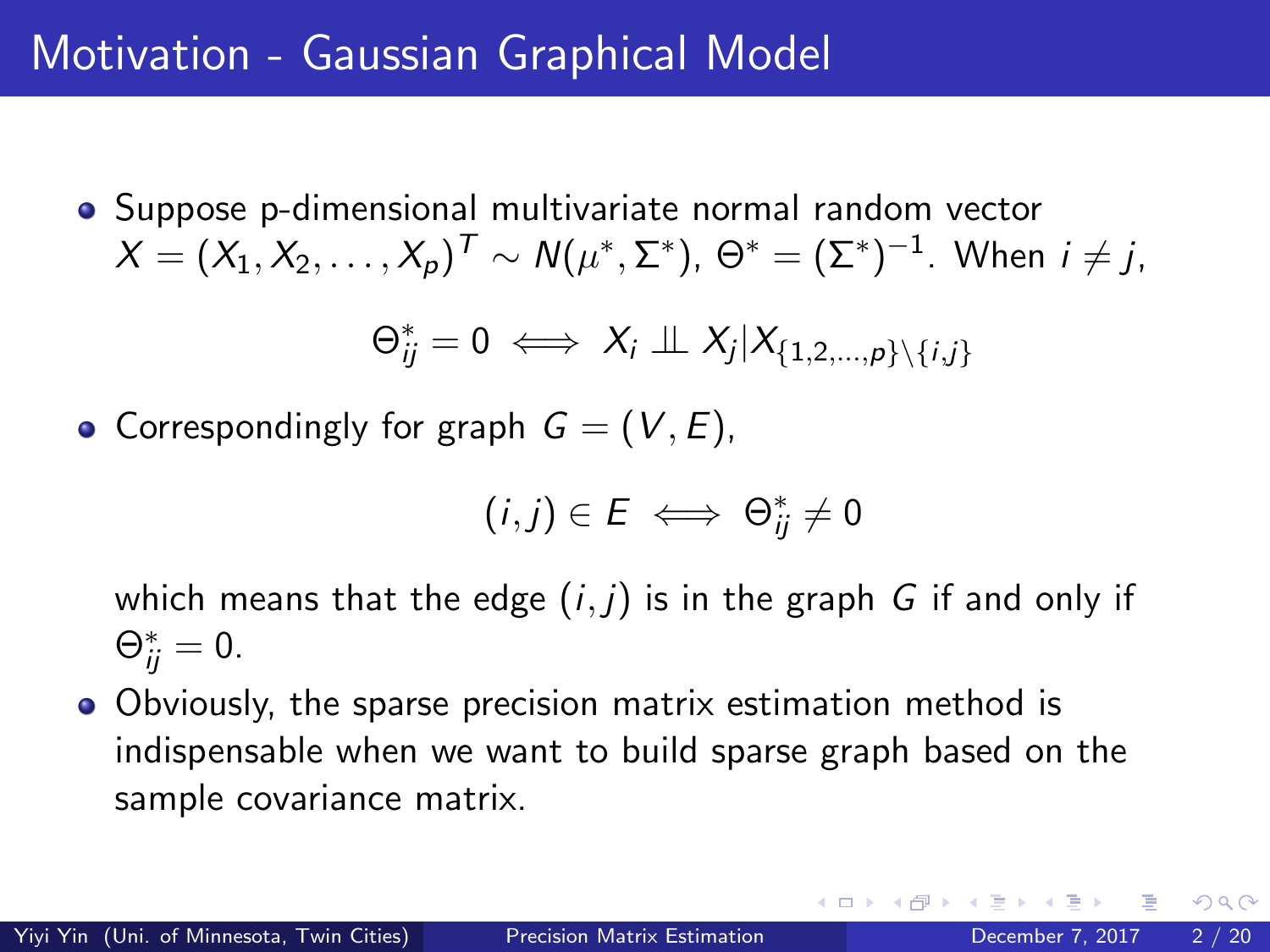# Sparse Precision Matrix Estimation Application Example



Figure 2: Directed acylic graph from cell-signaling data, from Sachs et al. (2003).

- A flow cytometry dataset on  $p = 11$  proteins and  $n = 7466$  cells, from [\[Sachs et al.\(2005\)Sachs, Perez, Pe'er, Lauffenburger, and Nolan\]](#page-18-0).
- They fit a directed acyclic graph (DAG) to the data.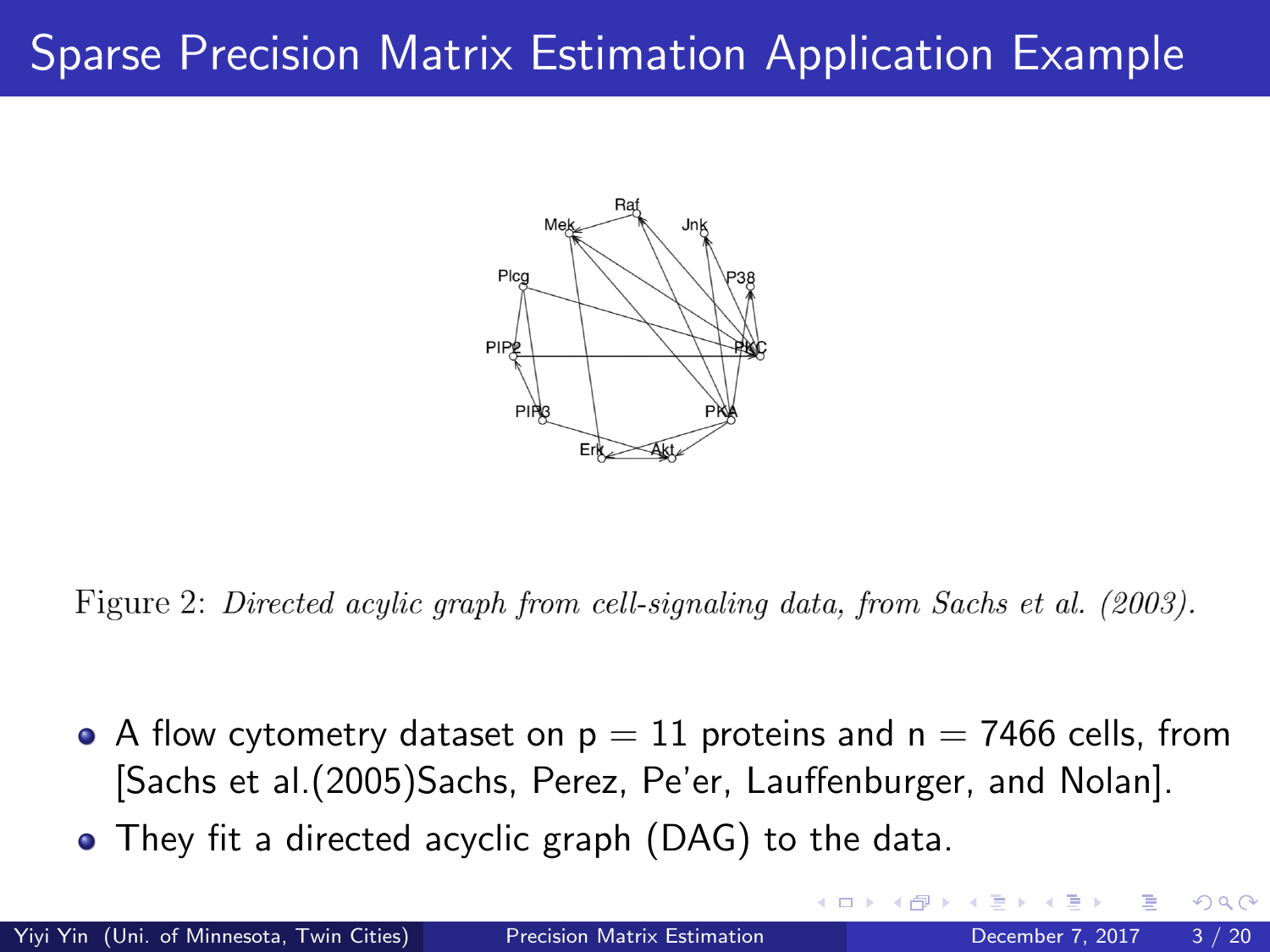## Sparse Precision Matrix Estimation Application Example



L1 norm= 0.01224

4 D F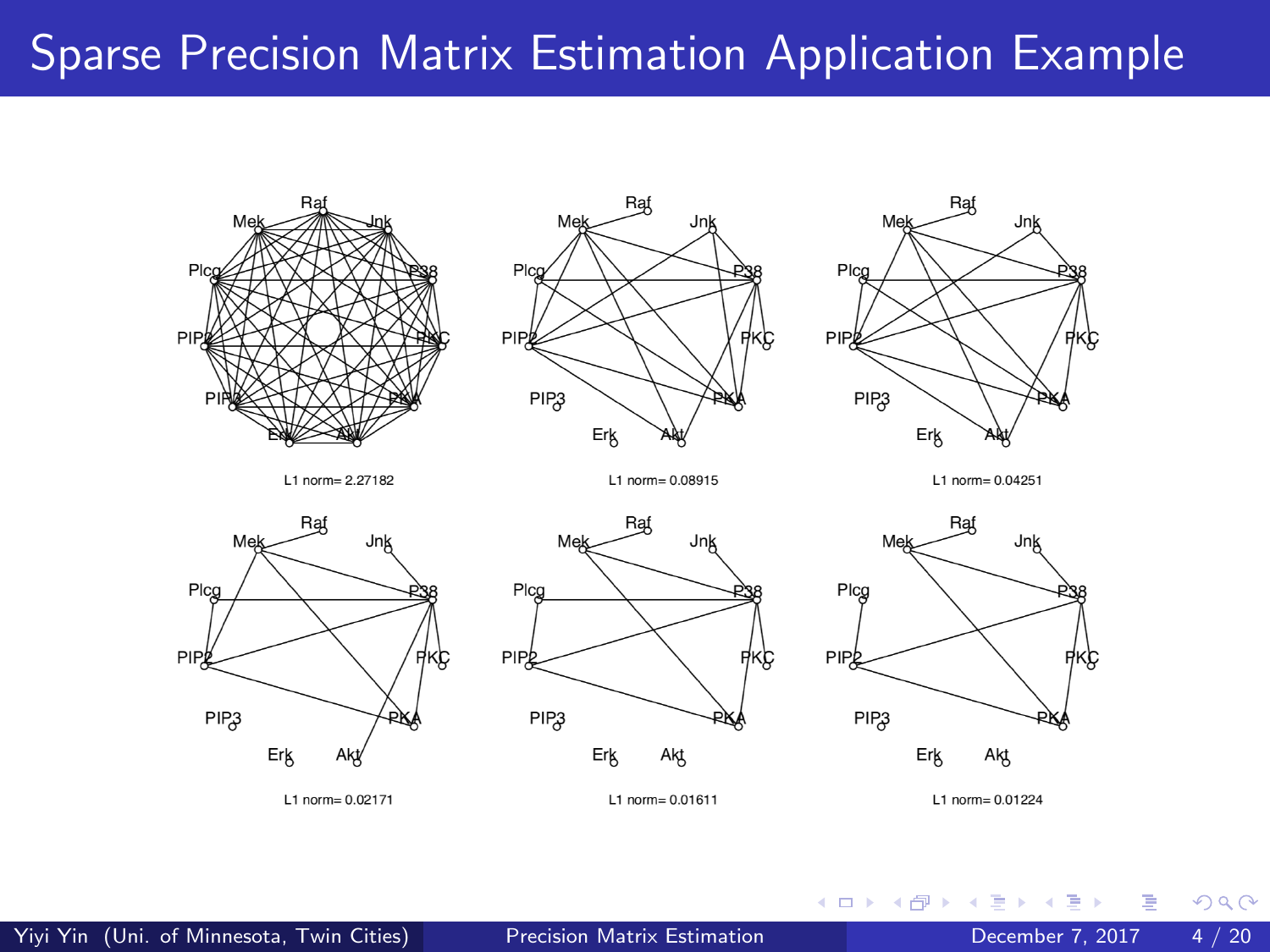# Sparse Precision Matrix Estimation Application Example



Figure 3: Cell-signaling data: undirected graphs from graphical lasso with different values of the penalty parameter  $\rho$ .

4 D F

Yiyi Yin (Uni. of Minnesota, Twin Cities) [Precision Matrix Estimation](#page-0-0) December 7, 2017 5 / 20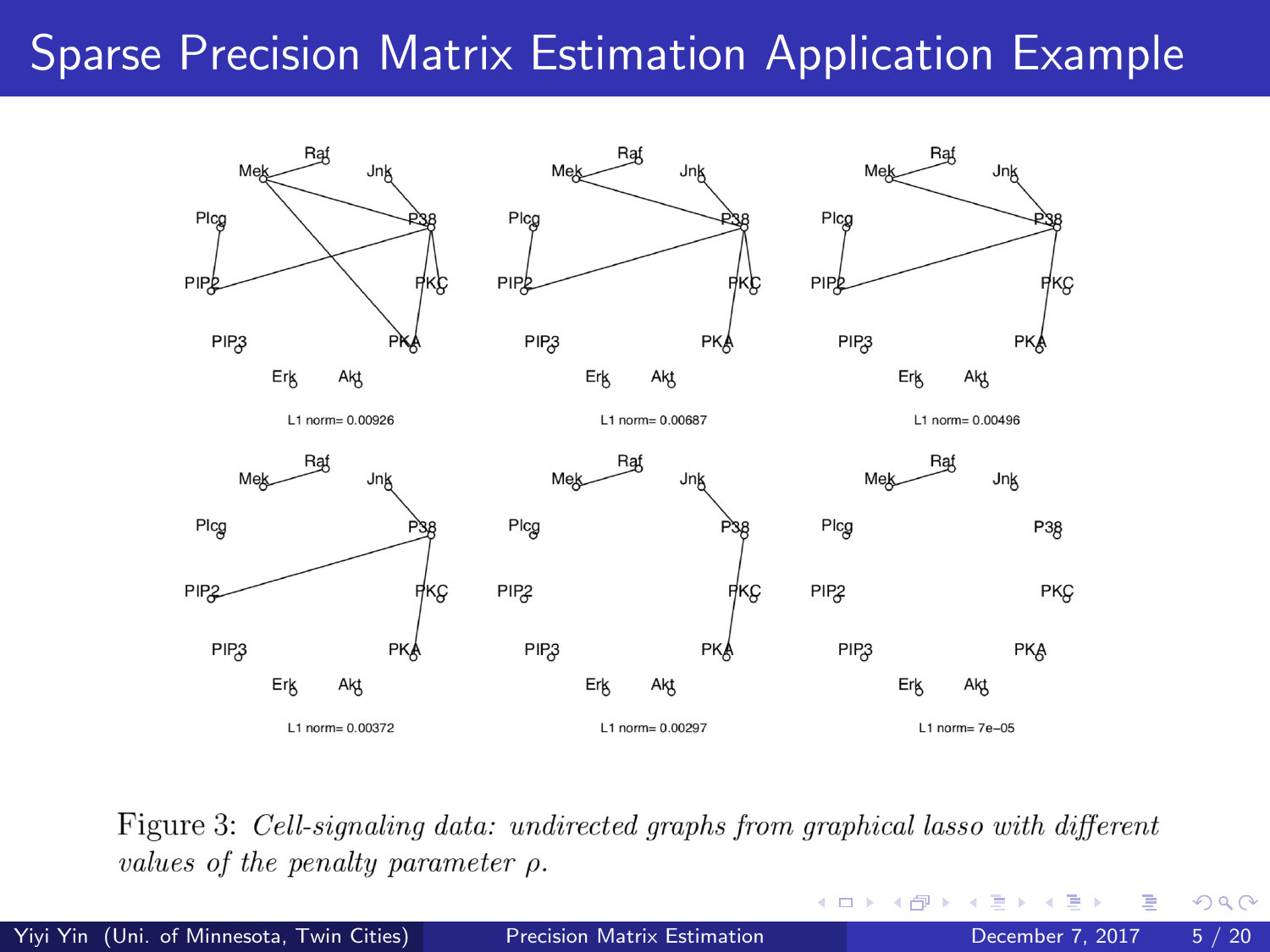[\[Friedman et al.\(2008\)Friedman, Hastie, and Tibshirani\]](#page-18-1) propposed the graphical lasso as the precision matrix estimator.

$$
\hat{\Theta} = \underset{\Theta \succ 0}{\text{argmin}} \langle \Theta, \hat{\Sigma} \rangle - \text{logdet}(\Theta) + \lambda ||\Theta||_{1, \text{off}} \tag{1}
$$

- Let  $\Sigma^*$  and  $\hat{\Sigma}$  denote the population and sample covariance matrix. Let  $\Theta^* = (\Sigma^*)^{-1}$  denote the population precision matrix.
- Graphical lasso is also the maximum likelihood estimator.

つひひ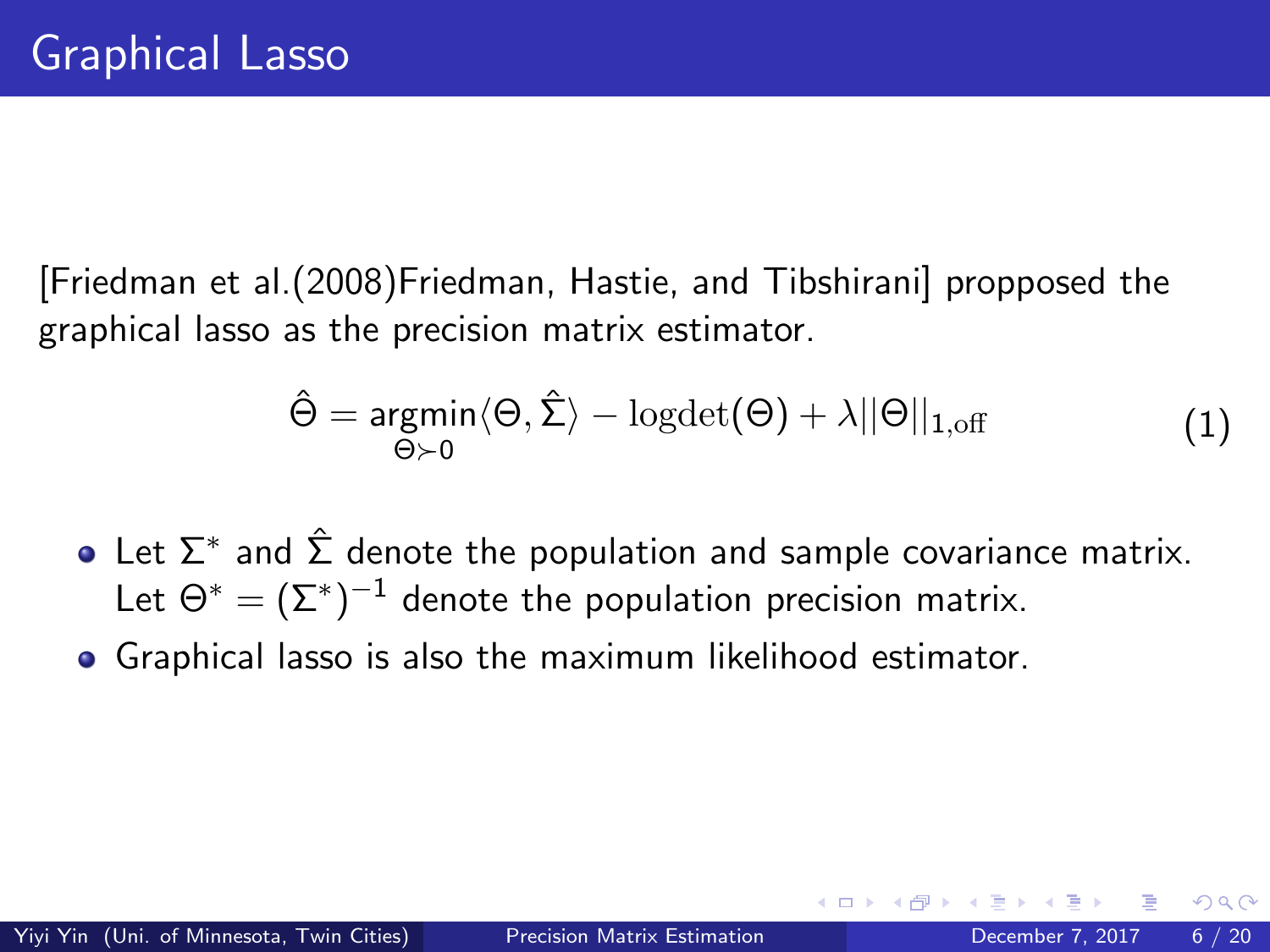In fact, the graphical lasso can be viewed as a special case of a more general definition of precision matrix estimator.

$$
\hat{\Theta} = \underset{\Theta \succ 0}{\text{argmin}} \ L(\Theta, \hat{\Sigma}) + \lambda ||\Theta||_{1, \text{off}} \tag{2}
$$

where the loss function  $L(\Theta, \hat{\Sigma})$  must satisfy two conditions: (i) The loss function  $L(\Theta, \hat{\Sigma})$  is a smooth convex function of  $\Theta$ . (ii) The unique minimizer of  $L(\Theta, \hat{\Sigma})$  is  $(\hat{\Sigma})^{-1}$ .

• For graphical lasso, the loss function  $L_{\text{glasso}}(\Theta, \hat{\Sigma}) = \langle \Theta, \hat{\Sigma} \rangle - \text{logdet}(\Theta)$ . It can be proved that  $L_{\text{glasso}}$ satisfies condition (i) and (ii).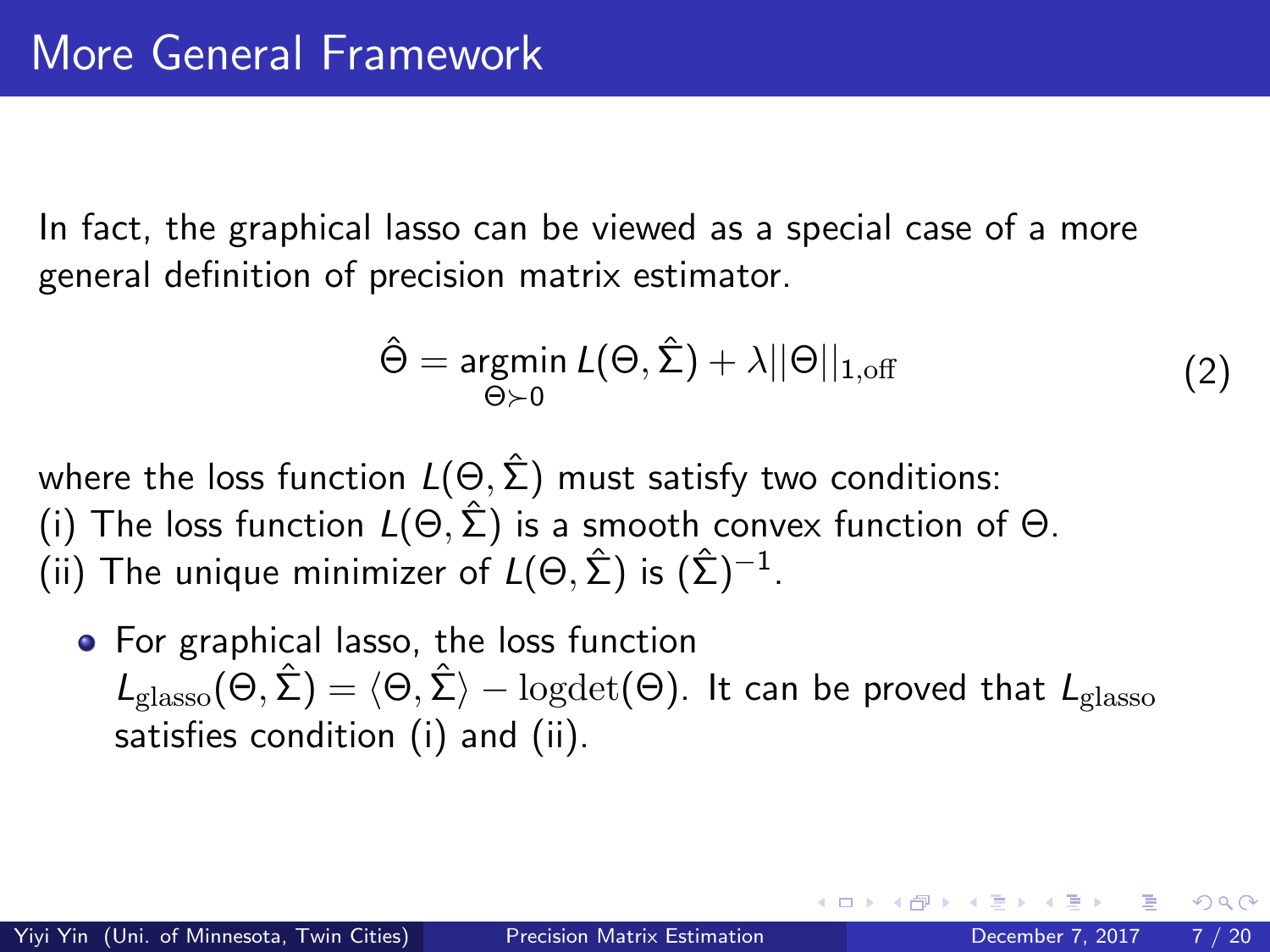# Sparse precision matrix estimation via lasso penalized D-trace loss

[\[Zhang and Zou\(2014\)\]](#page-18-2) suggested using  $L_D(\Theta, \hat{\Sigma}) = \frac{1}{2} \langle \Theta^2, \hat{\Sigma} \rangle - \text{tr}(\Theta)$ , where the the precision matrix estimator is the minimizer of lasso penalized D-trace loss.

$$
\hat{\Theta} = \underset{\Theta \succ 0}{\text{argmin}} \frac{1}{2} \langle \Theta^2, \hat{\Sigma} \rangle - \text{tr}(\Theta) + \lambda ||\Theta||_{1, \text{off}}
$$
(3)

- It can be proved that  $L_D$  also satisfies condition (i) and (ii).
- They solved the problem by alternating direction method of multipliers (ADMM).
- The algorithm is relative slow in terms of computation time.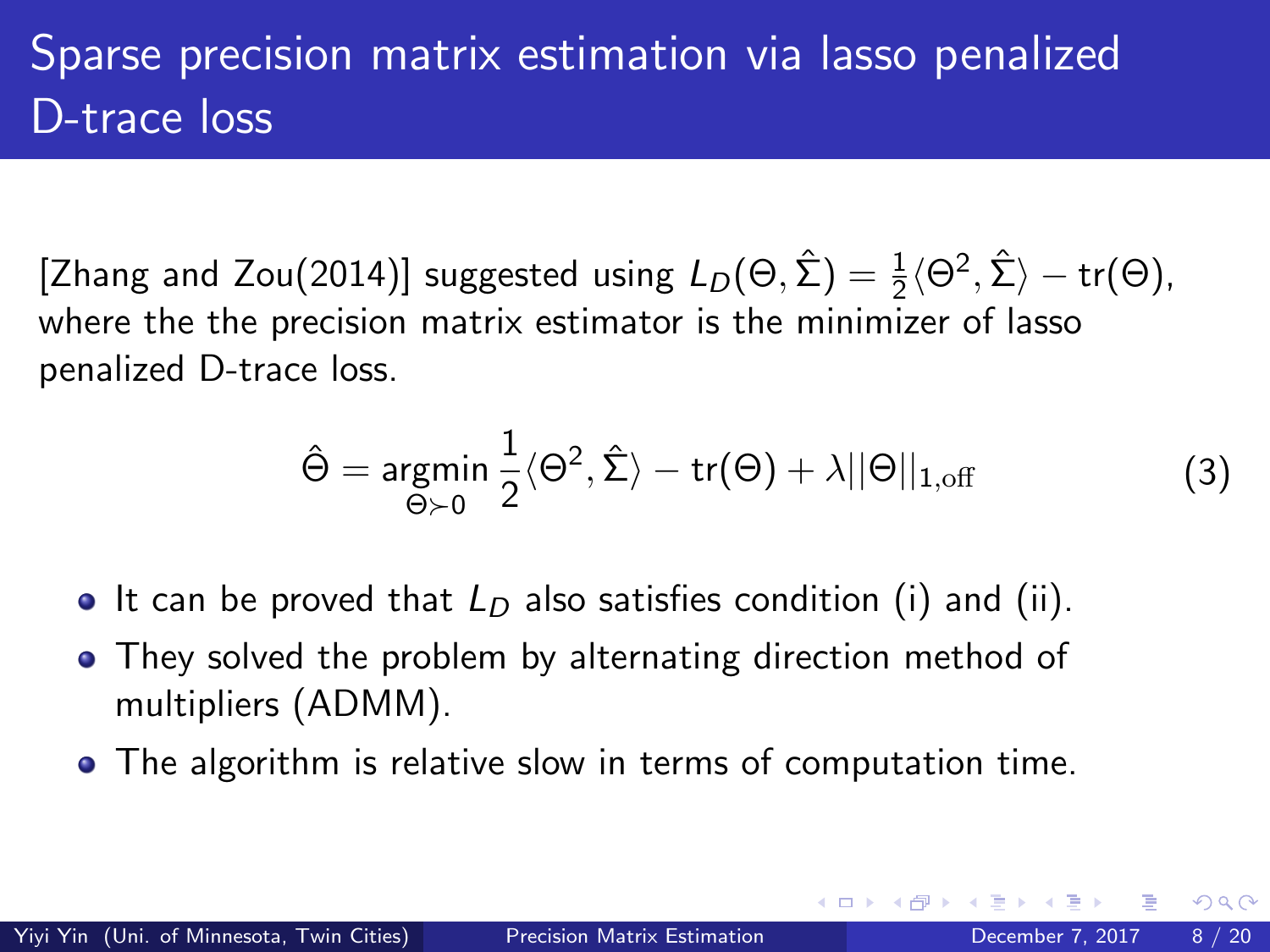We relax the positive definiteness constraint of the precision matrix but only keep the symmetric constraint.

$$
\hat{\Theta} = \underset{\Theta^T = \Theta}{\text{argmin}} \frac{1}{2} \langle \Theta^2, \hat{\Sigma} \rangle - \text{tr}(\Theta) + \lambda ||\Theta||_{1, \text{off}} \tag{4}
$$

- People don't care that much about the positive definiteness in real world applications.
- We don't have to solve it by ADMM.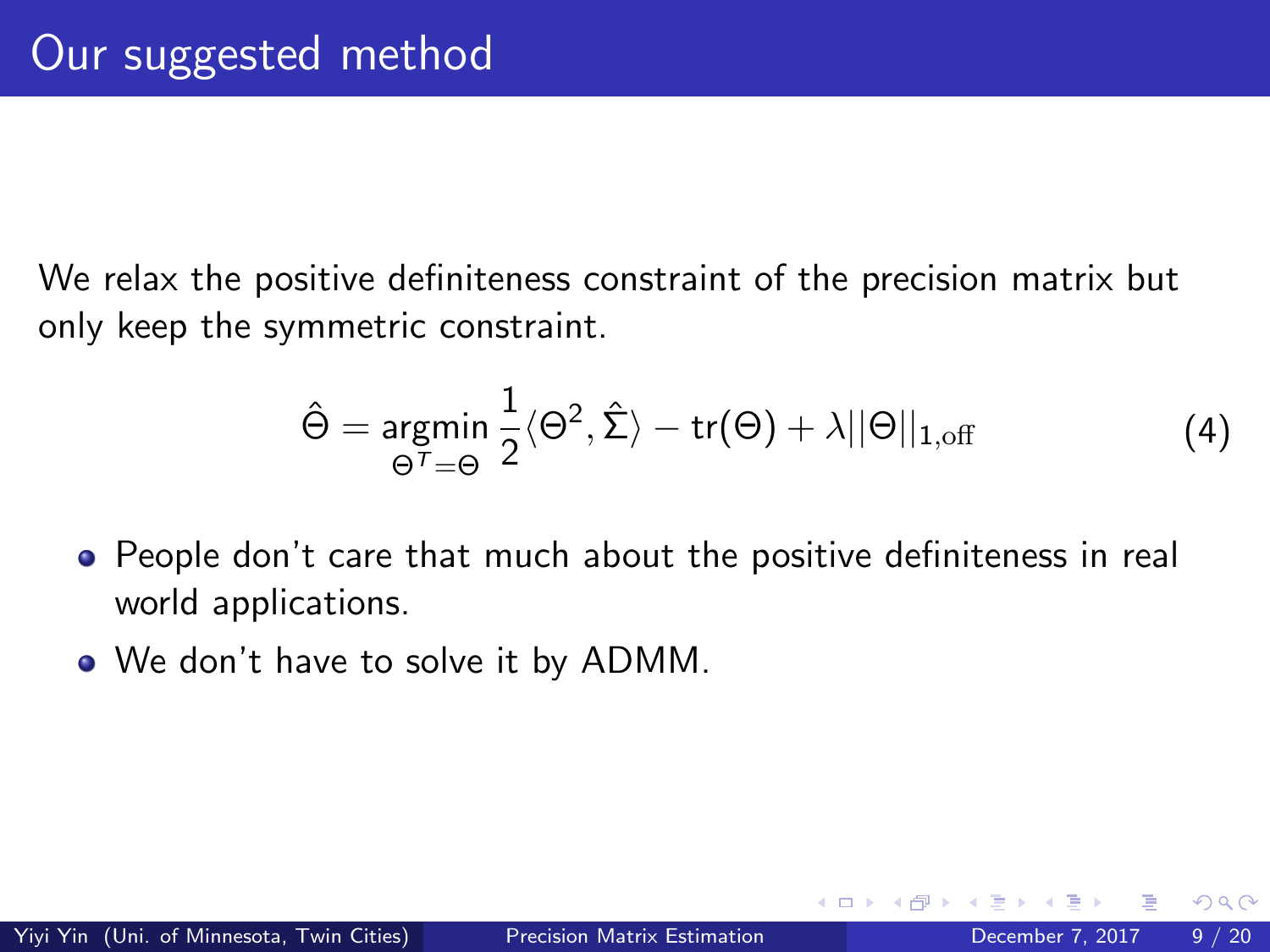### Coordinate Descent

We rewrite the lasso penalized D-trace loss with symmetric constrain minimization problem in the following way.

$$
\hat{\Theta} = \underset{\Theta^T = \Theta}{\text{argmin}} \frac{1}{2} \langle \Theta^2, \hat{\Sigma} \rangle - \text{tr}(\Theta) + \lambda ||\Theta||_{1, \text{off}}
$$
\n
$$
= \underset{\Theta^T = \Theta}{\text{argmin}} \sum_{j=1}^p \frac{1}{2} \theta_j^T \hat{\Sigma} \theta_j - \sum_{i=1}^p \theta_{ii} + 2\lambda \sum_{1 \le i < j \le p} \theta_{ij} \tag{5}
$$

The univariate optimization problem of  $\theta_{ii}$  when  $i = j$ , i.e.  $\theta_{ii}$  is

$$
\hat{\theta}_{ii} = \underset{\theta_{ii}}{\text{argmin}} \frac{1}{2} \hat{\sigma}_{ii} \theta_{ii}^2 + \left(\sum_{k \neq i} \hat{\sigma}_{ik} \theta_{ik}\right) \theta_{ii} - \theta_{ii}
$$
\n
$$
= \frac{1 - \sum_{k \neq i} \hat{\sigma}_{ik} \theta_{ik}}{\hat{\sigma}_{ii}}
$$
\n(6)

where  $(\hat{\Sigma})_{ij} = \hat{\sigma}_{ij}$ .

Yiyi Yin (Uni. of Minnesota, Twin Cities) [Precision Matrix Estimation](#page-0-0) December 7, 2017 10 / 20

つひひ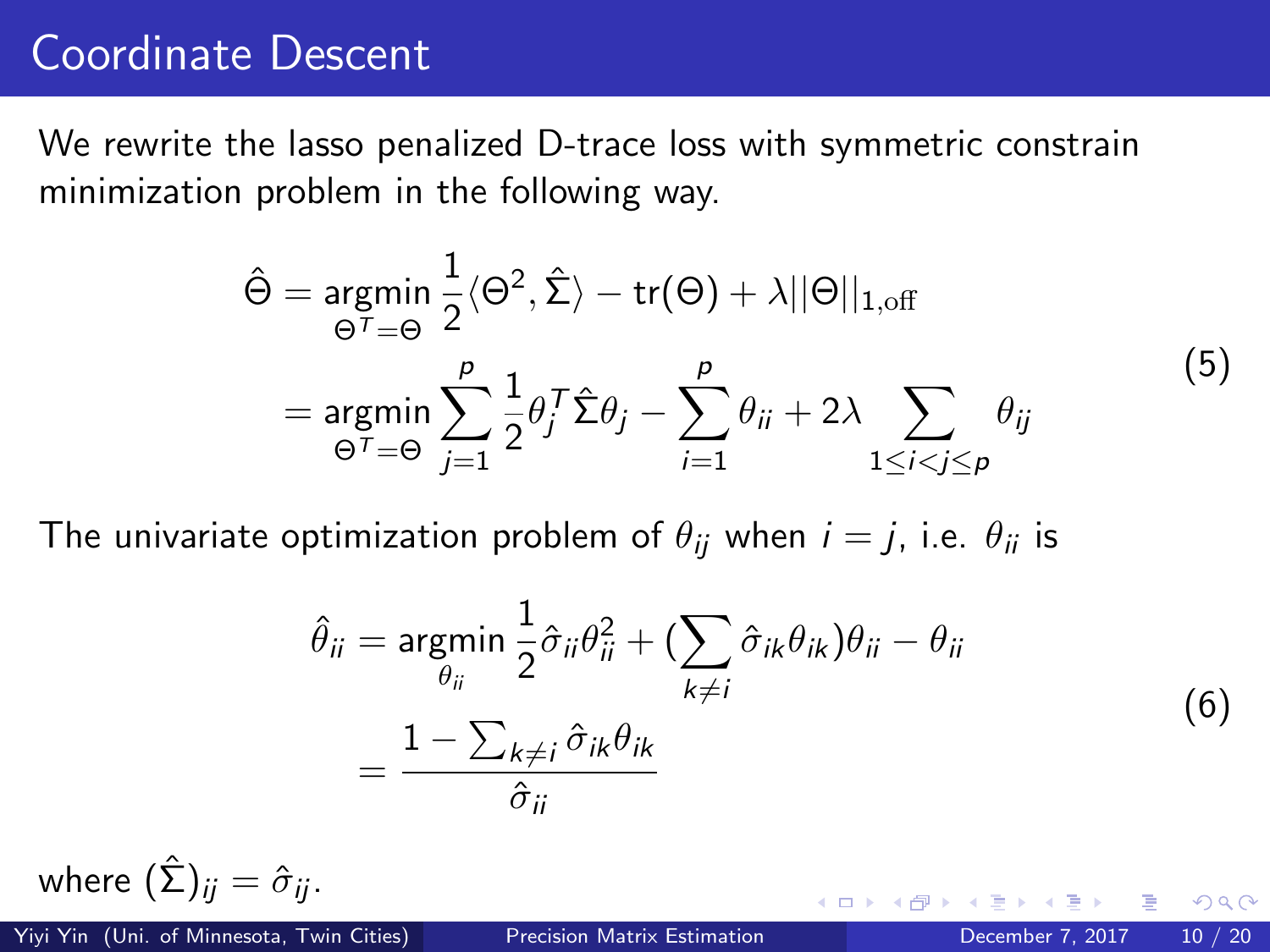The univariate optimization problem of  $\theta_{ii}$  when  $i \neq j$  is

$$
\hat{\theta}_{ij} = \underset{\theta_{ij}}{\text{argmin}} \frac{1}{2} (\hat{\sigma}_{ii} + \hat{\sigma}_{jj}) \theta_{ij}^{2} + (\sum_{k \neq i} \hat{\sigma}_{ik} \theta_{jk} + \sum_{k \neq j} \hat{\sigma}_{jk} \theta_{ik}) \theta_{ij} + 2\lambda |\theta_{ij}|
$$
\n
$$
= s(-\frac{\sum_{k \neq i} \hat{\sigma}_{ik} \theta_{jk} + \sum_{k \neq j} \hat{\sigma}_{jk} \theta_{ik}}{\hat{\sigma}_{ii} + \hat{\sigma}_{jj}}, \frac{2\lambda}{\hat{\sigma}_{ii} + \hat{\sigma}_{jj}})
$$
\n
$$
= s(-\sum_{k \neq i} \hat{\sigma}_{ik} \theta_{jk} - \sum_{k \neq j} \hat{\sigma}_{jk} \theta_{ik}, 2\lambda) / (\hat{\sigma}_{ii} + \hat{\sigma}_{jj})
$$
\n(7)

where  $s(z, \lambda) = sign(z)(|z| - \lambda)$  represent the soft thresholding function. For each  $\lambda$ , we cyclically update one parameter at a time until convergence.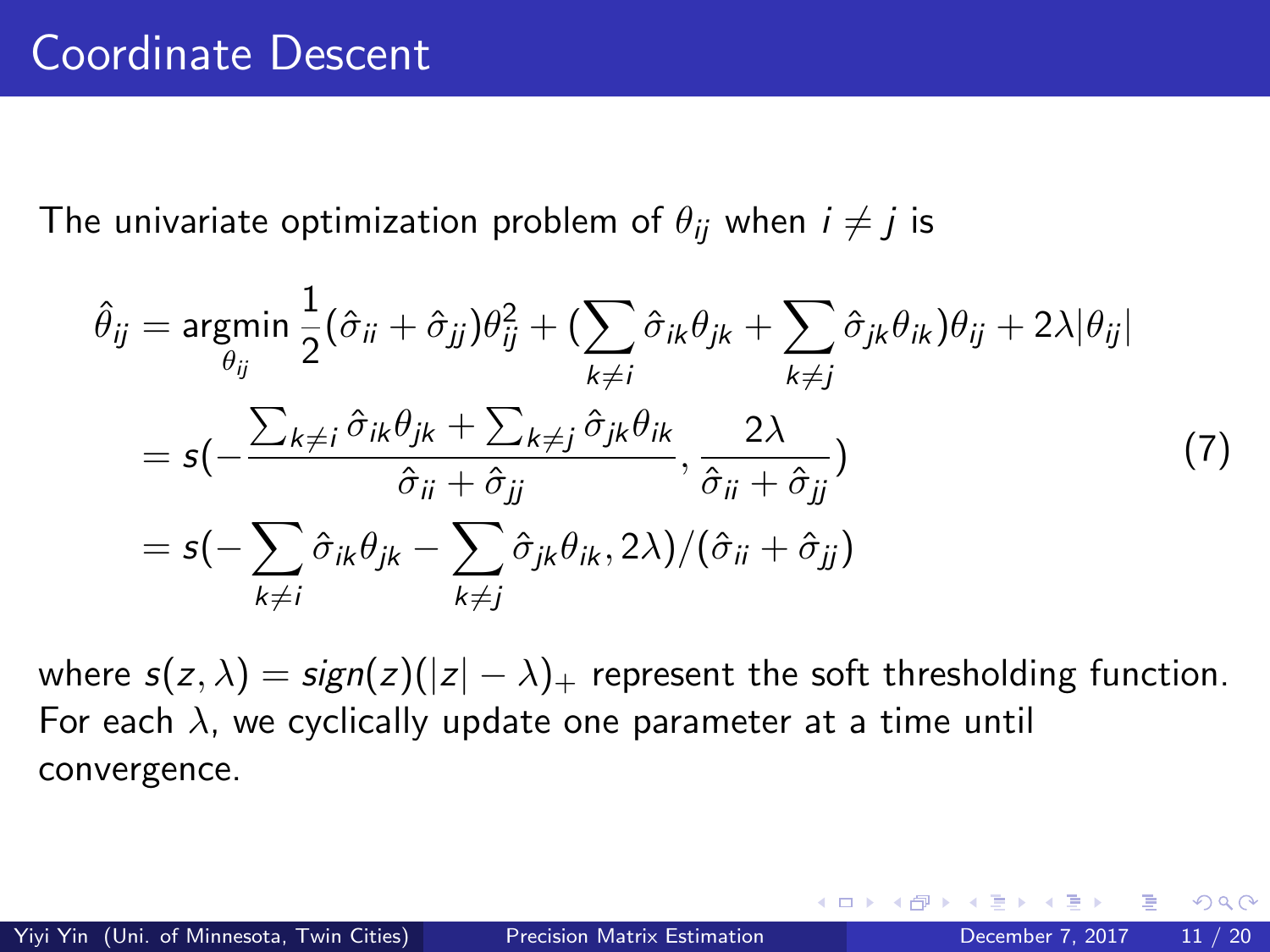We consider providing a solution path which includes a list of  $N$  (say  $N = 100$ ) estimated precision matrices corresponding to a list of N different  $\lambda$  values taking  $\lambda_1=\lambda_{\max}, \lambda_2=\frac{N-1}{N}$  $\frac{N-1}{N}\lambda_{\max},\ldots,\lambda_N=\frac{1}{N}$  $\frac{1}{N}\lambda_{\max}$ .

- $\bullet$   $\lambda_{\text{max}}$ : the smallest value such that  $\hat{\Theta}$  have as many zeros as possible
- Warm Start: When computing  $\hat{\Theta}(\hat{\Sigma}, \lambda_i)$ , we firstly initialize it as  $\hat{\Theta}(\hat{\Sigma}, \lambda_{i-1})$
- Active Set: Iteratively check the KKT condition, add elements that violate KKT condition into active set and update until the KKT condition is satisfied.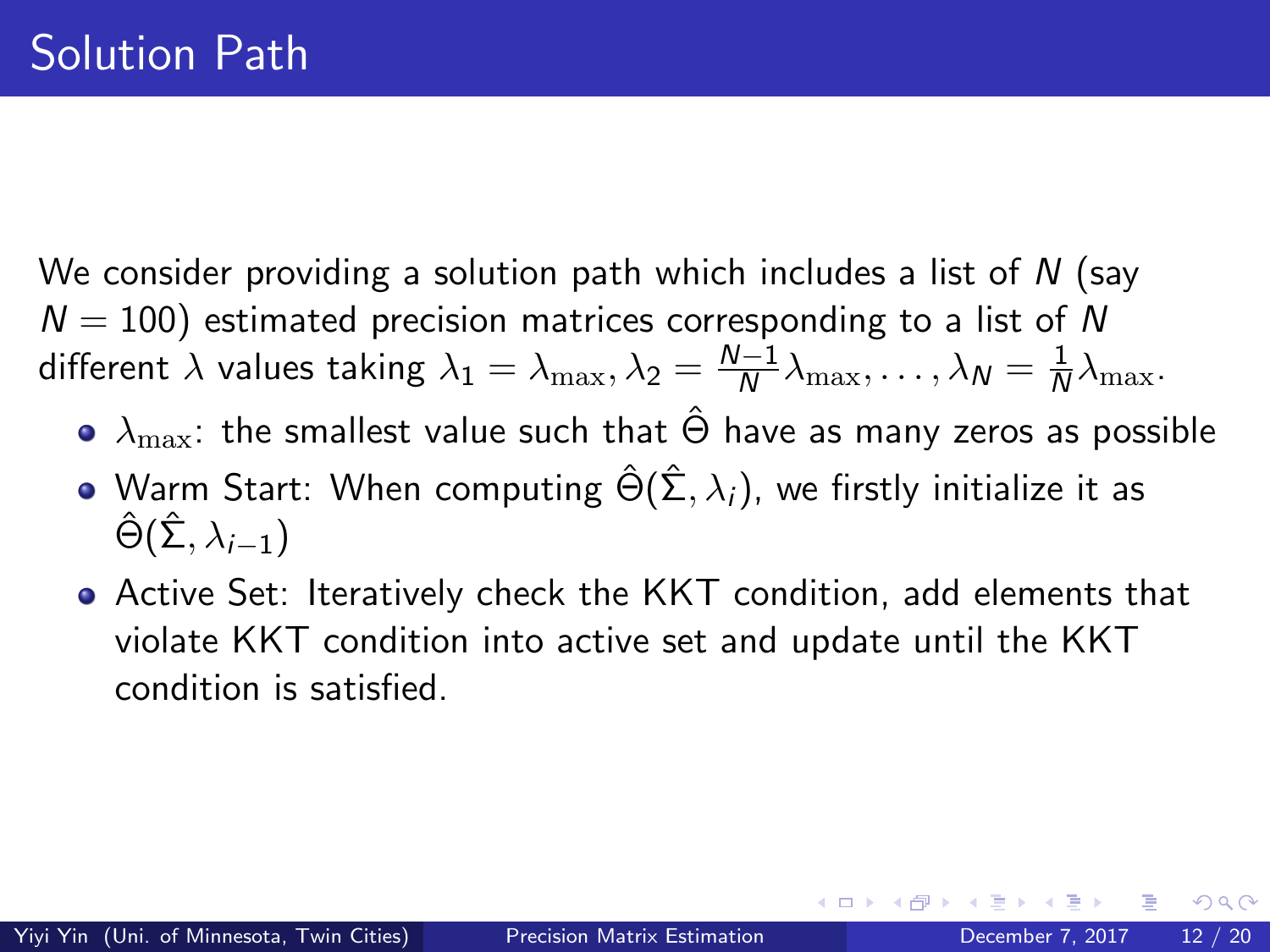- $\mathsf{N}(0,\Sigma^*)$ , where  $\Theta^*=(\Sigma^*)^{-1}.$   $\Theta^*_{ii}=1, \Theta^*_{ij}=0.2$  for  $1\leq |i-j|\leq 2$ and  $\Theta_{ij}^* = 0$  otherwise.
- We generated data iid from  $\mathcal{N}(0,\Sigma^*)$  taking sample size  $n=1000$ and different p values.
- The algorithm was coded in C and called in R.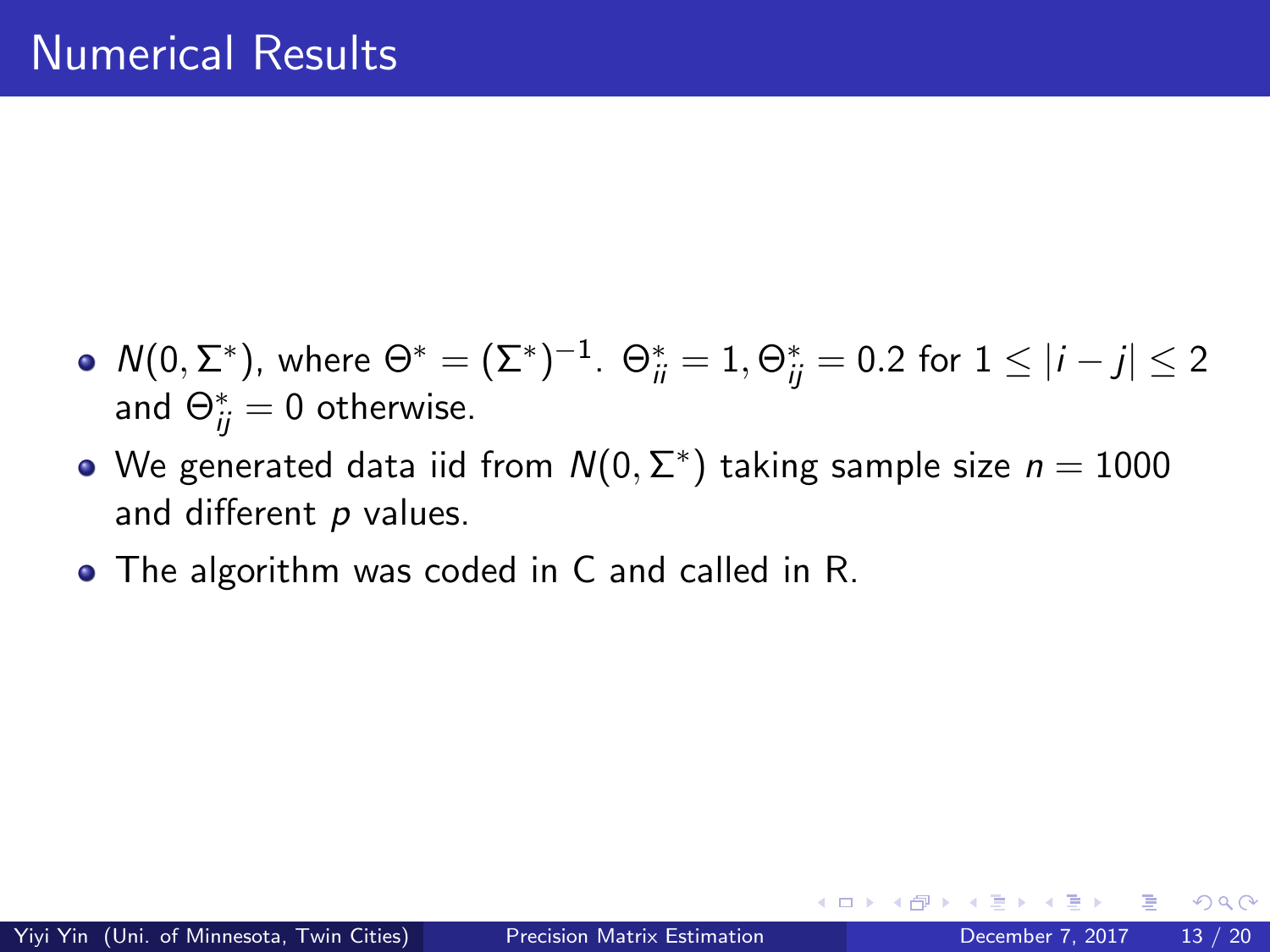### Computation Time for Solution Path



Figure: Number of seconds needed for computing the estimated precision matrices solution path ( $N = 100$ ) when p take 50, 100, ..., 450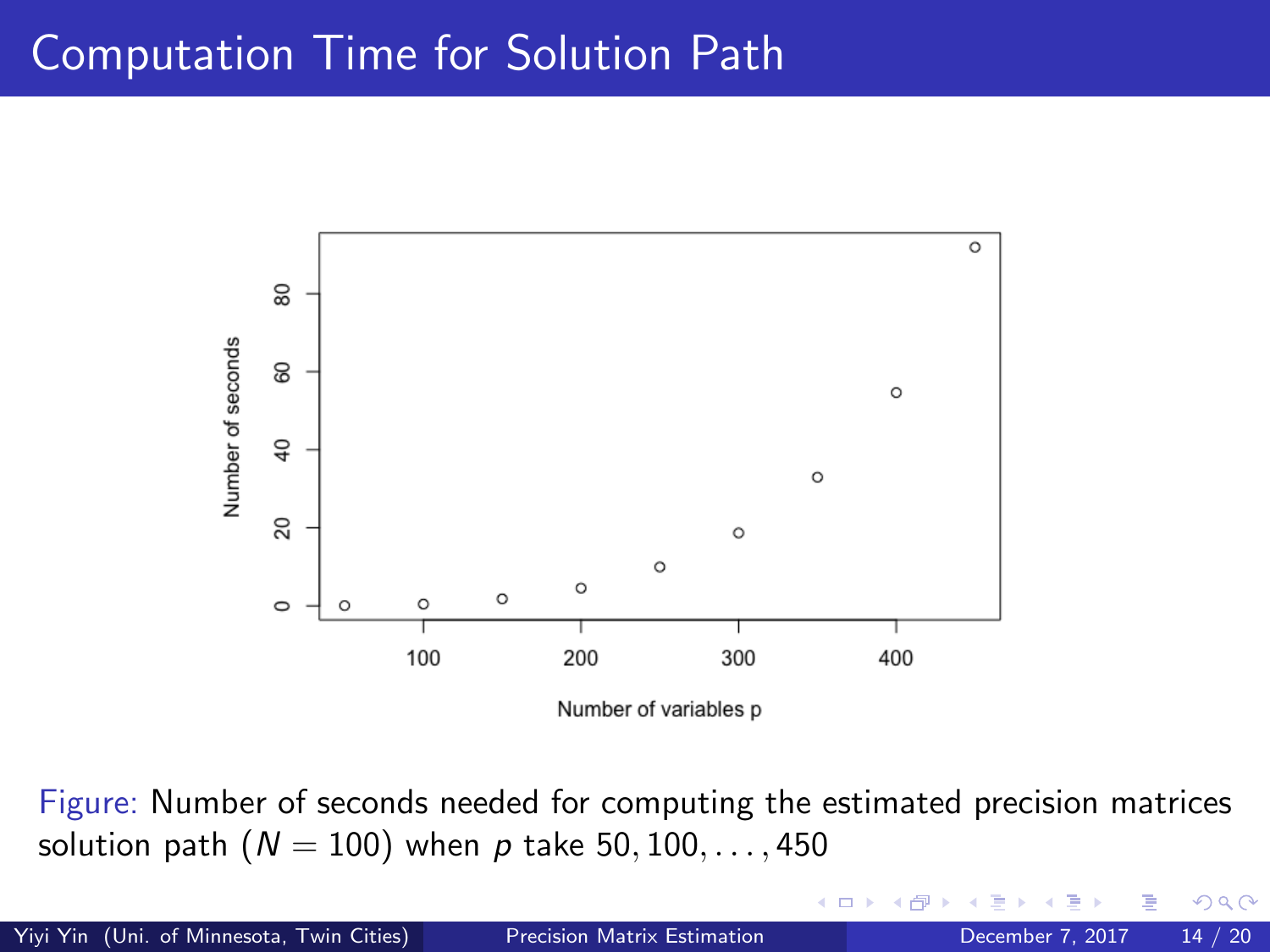|       | Non-zero Fraction Time (seconds) |       |  |  |
|-------|----------------------------------|-------|--|--|
| 0.001 | 0.9851                           | 8.068 |  |  |
| 0.017 | 0.6669                           | 4.079 |  |  |
| 0.033 | 0.3370                           | 1.509 |  |  |
| 0.274 | 0.0025                           | 0.070 |  |  |

Table: When  $p = 400$ , computing time for different penalization parameter  $\lambda$ values, fraction of non-zeros elements in estimated precision matrices are about 1,  $2/3$ ,  $1/3$  and 0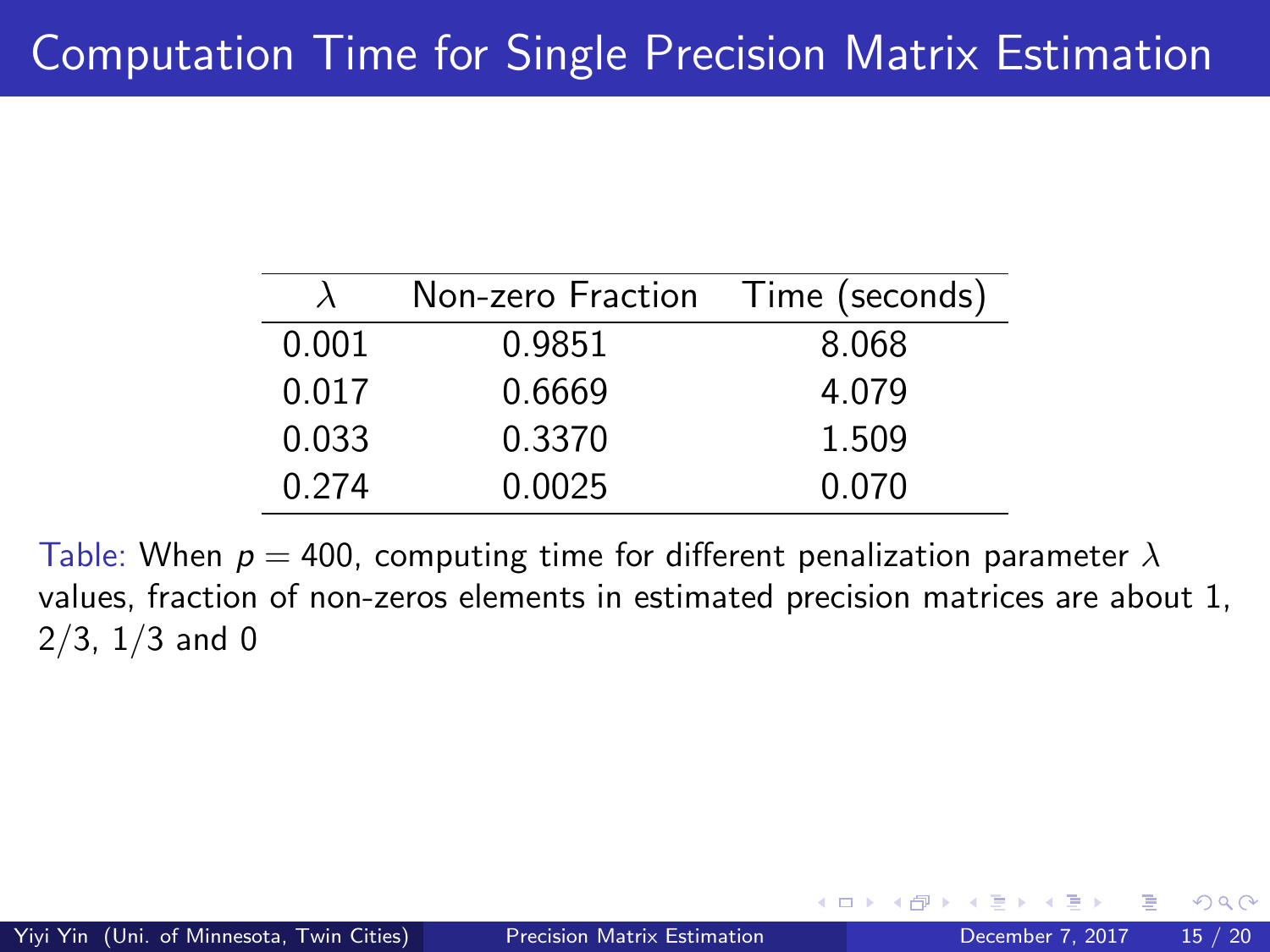# Estimation Accuracy Comparison

We still consider the same setting that generating data i.i.d. from  $\mathcal{N}(0,\Sigma^*)$ , where  $\Theta^*_{\vec{i}\vec{i}}=1, \Theta^*_{\vec{i}\vec{j}}=0.2$  for  $1\leq |i-j|\leq 2$  and  $\Theta^*_{\vec{i}\vec{j}}=0$ otherwise. We take sample size  $n = 1000$  and  $p = 100$ . We compared graphical lasso with our method in five quantities:

- Frobenius norm  $E||\hat{\Theta} \Theta^*||_F$  where  $||X||_F = \sqrt{\sum_{i,j} X_{ij}^2}$
- <code>Spectral</code> norm  $E||\hat{\Theta} \Theta^*||_2$ , where  $||X||_2 = \sqrt{\lambda_{\sf max}(X^{\sf T}X)} = \sigma_{\sf max}(X)$ , which is the largest singular value
- Infinity norm  $E||\hat{\Theta}-\Theta^*||_{\infty}$ , where  $||X||_{\infty}=$   $max_{i}\sum_{j}|X_{ij}|$ , which is the maximum absolute row sum
- $\bullet$  True positive rate (TPR) of found non-zero elements, where TPR  $=$  $TP/(TP+FN)$
- True negative rate (TNR) of found zero elements, where  $TNR =$  $TN/(TN + FP)$ .

 $QQ$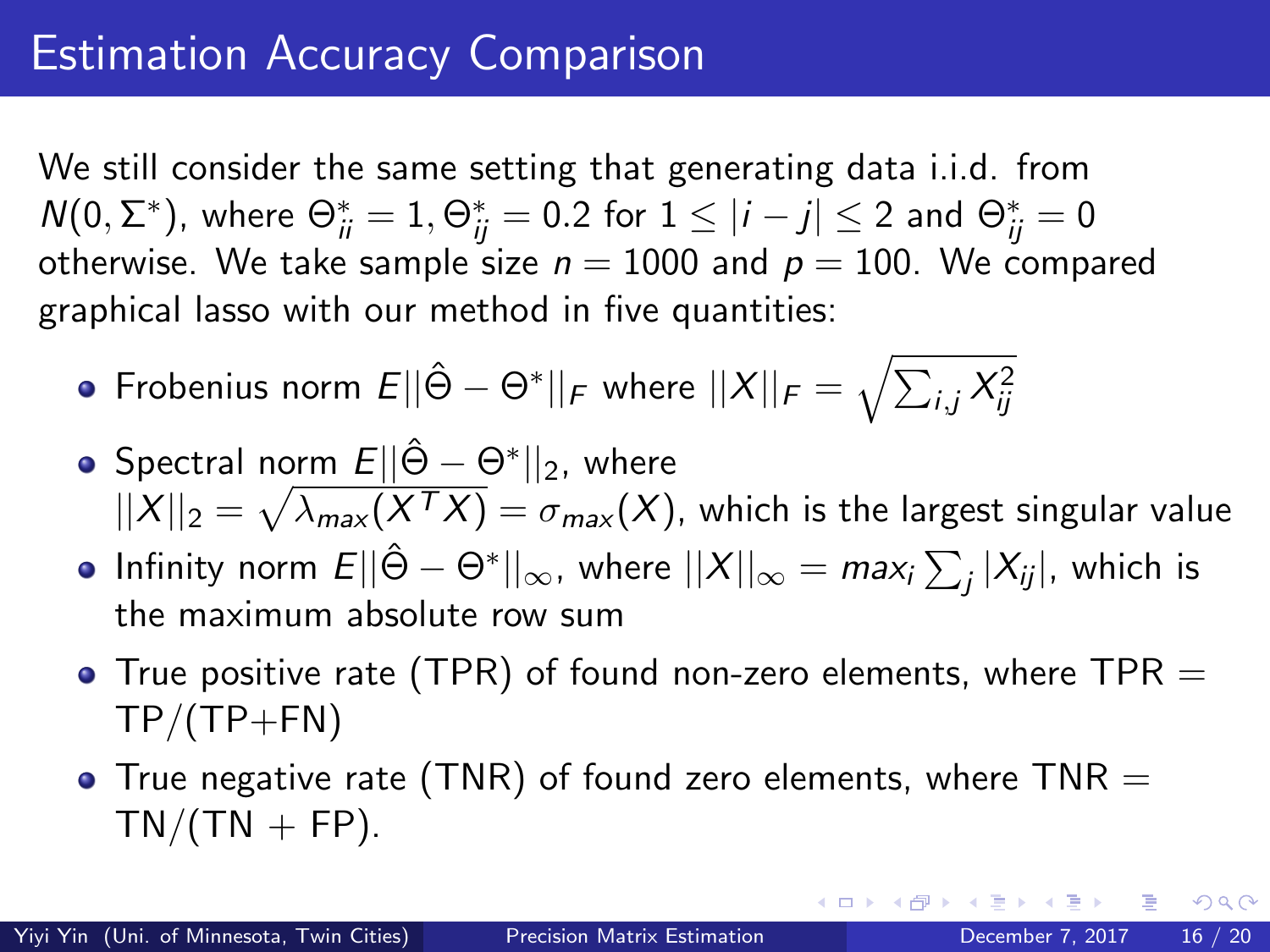|                 | Frobenius | Spectral | Infinity | <b>TPR</b> | <b>TNR</b> |
|-----------------|-----------|----------|----------|------------|------------|
| Graphical lasso | 1.929     | 0.470    | 0.720    |            | 0.902      |
|                 | (0.043)   | (0.016)  | (0.041)  | (0)        | (0.005)    |
| Our method      | 1.679     | 0.416    | 0.613    |            | 0.937      |
|                 | (0.050)   | (0.022)  | (0.035)  | (0)        | (0.003)    |

Table: Comparison between graphical lasso and our method using three norms and two correctness ratios. The smaller the norms the better, the larger the correctness ratios the better. Values are means and values in the parenthesis are standard deviations of 100 independent runs.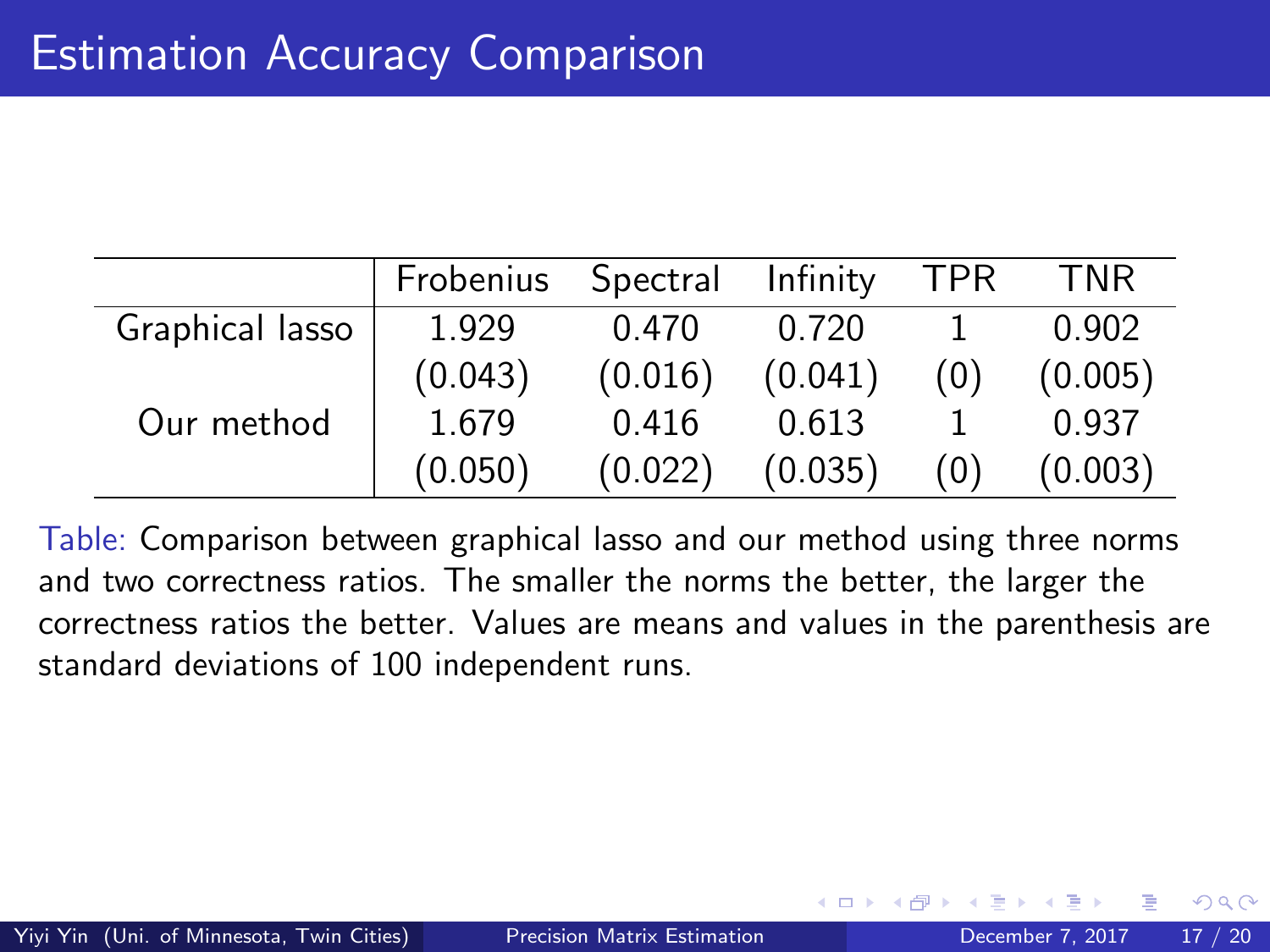- Instead of using the same penalization parameter  $\lambda$  on all the off-diagonal elements, we are interested in using different penalization parameter on different off-diagonal elements.
- Everything would be very similar as in the previous case.

$$
\hat{\Theta} = \underset{\Theta^T = \Theta}{\text{argmin}} \frac{1}{2} \langle \Theta^2, \hat{\Sigma} \rangle - \text{tr}(\Theta) + \sum_{1 \leq i < j \leq p} w_{ij} \theta_{ij} \tag{8}
$$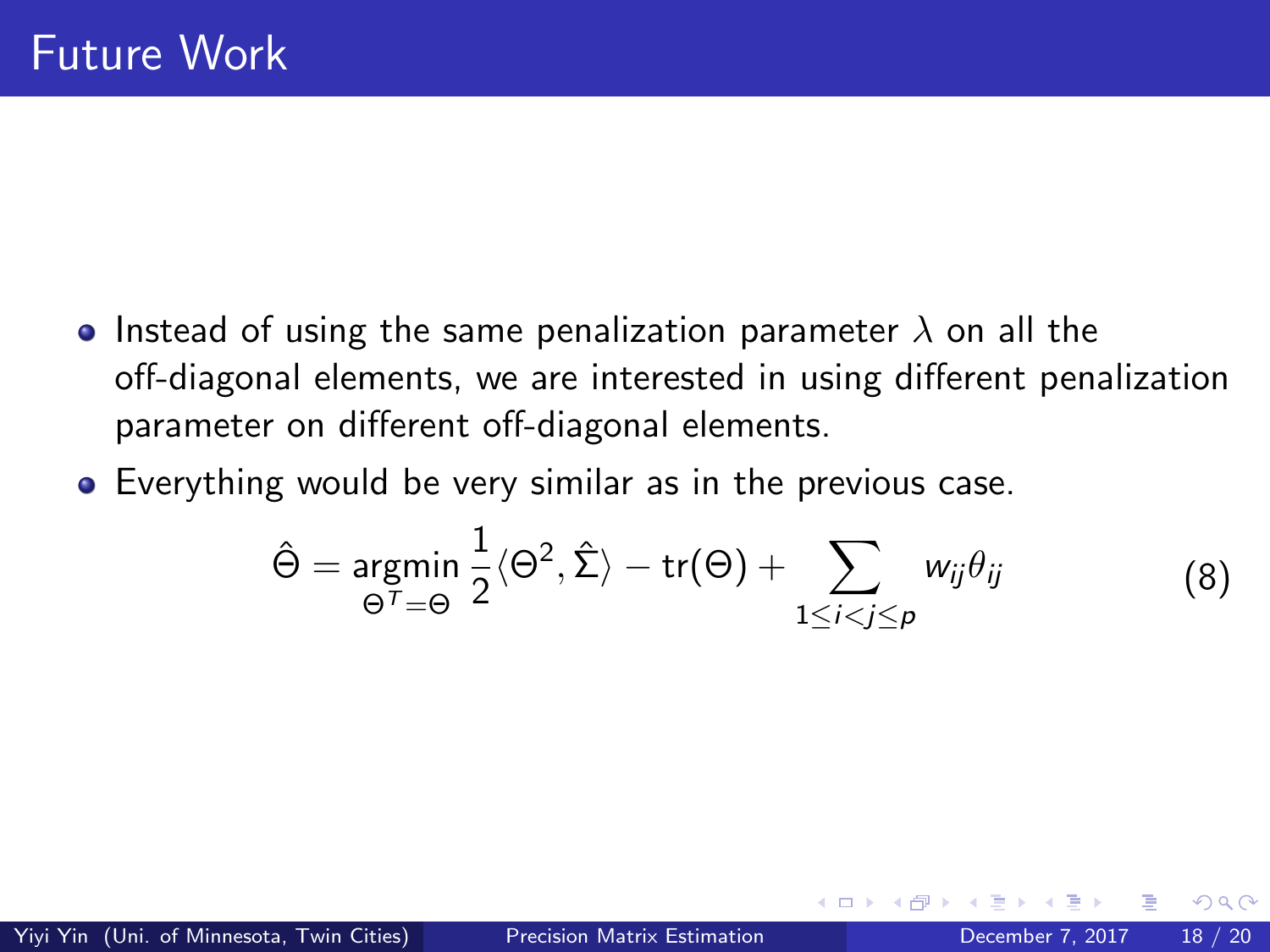<span id="page-18-1"></span>Jerome Friedman, Trevor Hastie, and Robert Tibshirani. Sparse inverse covariance estimation with the graphical lasso. Biostatistics, 9(3):432–441, 2008.

<span id="page-18-0"></span>Karen Sachs, Omar Perez, Dana Pe'er, Douglas A Lauffenburger, and Garry P Nolan. Causal protein-signaling networks derived from multiparameter single-cell data. Science, 308(5721):523–529, 2005.

#### <span id="page-18-2"></span>Teng Zhang and Hui Zou.

Sparse precision matrix estimation via lasso penalized d-trace loss. Biometrika, 101(1):103–120, 2014.